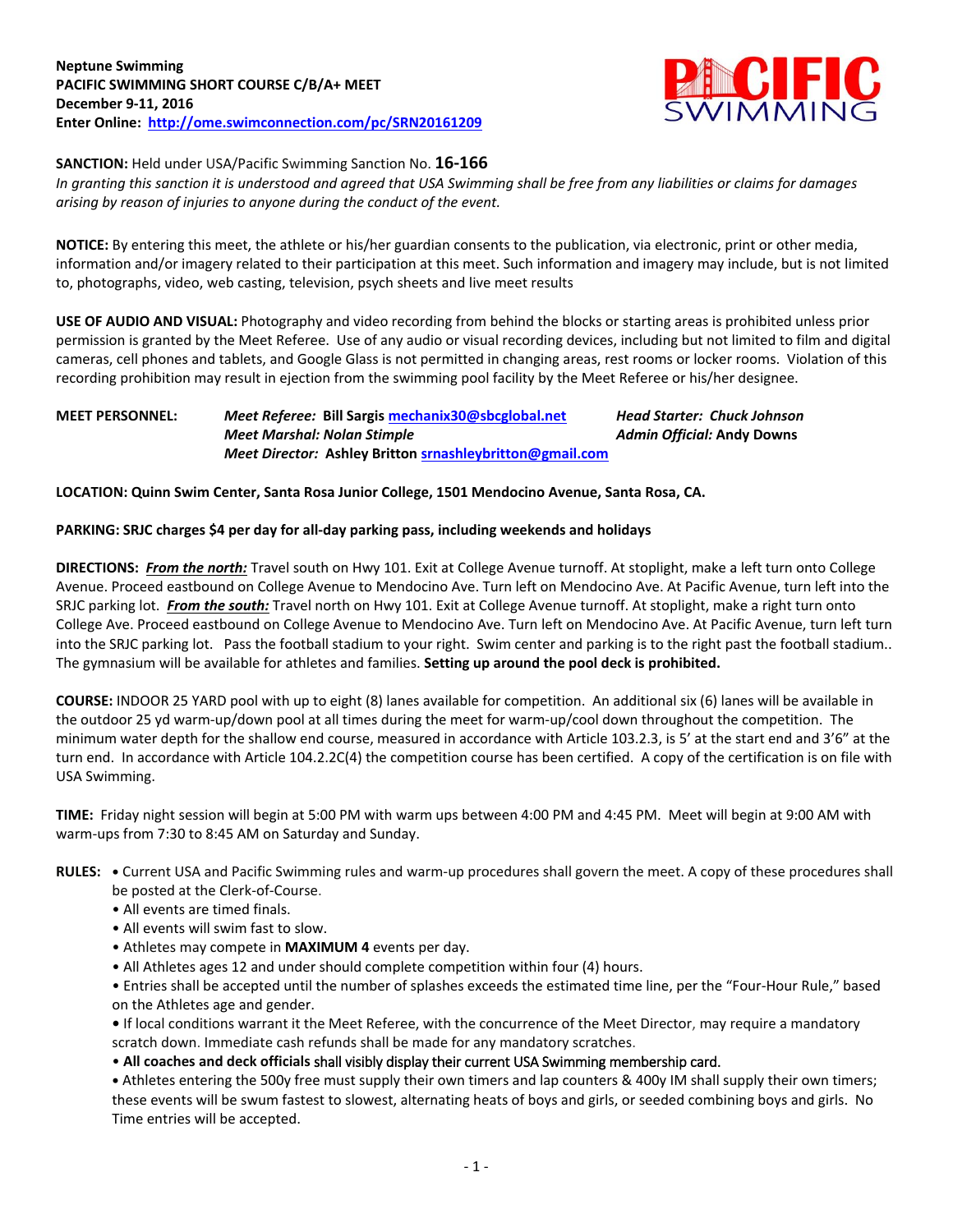**UNACCOMPANIED ATHLETES:** Any USA Swimming athlete-member competing at the meet shall be accompanied by a USA Swimming member-coach for the purposes of athlete supervision during warm-up, competition and warm-down. If a coach-member of the athlete's USA Swimming Club does not attend the meet to serve in said supervisory capacity, it is the responsibility of the athlete or the athlete's legal guardian to arrange for supervision by a USA Swimming member-coach. The Meet Director or Meet Referee may assist the athlete in making arrangements for such supervision; however, it is recommended that such arrangements be made in advance of the meet by the athlete's USA Swimming Club Member-Coach.

**RACING STARTS:** Athletes shall be certified by a USA Swimming member-coach as being proficient in performing a racing start, or shall start the race in the water. It is the responsibility of the athlete or the athlete's legal guardian to ensure compliance with this requirement.

**RESTRICTIONS:** • Smoking and the use of other tobacco products is prohibited on the pool deck, in the locker rooms, in spectator seating or standing areas and in all areas used by Athletes, during the meet and during warm-up periods.

- Sale and use of alcoholic beverages is prohibited in all areas of the meet venue.
- No glass containers are allowed in the meet venue.
- No propane heater is permitted except for snack bar/meet operations.
- All shelters must be properly secured.
- Changing into or out of swimsuits other than in locker rooms or other designated areas is prohibited.

• Destructive devices, to include but not limited to, explosive devices and equipment, firearms (open or concealed), blades, knives, mace, stun guns and blunt objects are strictly prohibited in the swimming facility and its surrounding areas. If observed, the Meet Referee or his/her designee may ask that these devices be stored safely away from the public or removed from the facility. Noncompliance may result in the reporting to law enforcement authorities and ejection from the facility. Law enforcement officers (LEO) are exempt per applicable laws.

**ELIGIBILITY:** • Athletes shall be current members of USA-S and enter their name and registration number on the meet entry card as they are shown on their Registration Card. If this is not done, it may be difficult to match the athlete with the registration and times database. The meet host shall check all athlete registrations against the SWIMS database and if not found to be registered, the Meet Director shall accept the registration at the meet (a \$10 surcharge will be added to the regular registration fee). Duplicate registrations will be refunded by mail.

• Athletes in the "A" Division shall have met at least USA Swimming Motivational "A" minimum time standard. Athletes in the "B" Division shall have met at least the listed "B" minimum time standard. All entry times slower than the listed "B" time standard shall be in the "C" Division.

• Entries with **"NO TIME" will be ACCEPTED.**

• Disabled Athletes are welcome to attend this meet and should contact the Meet Director or Meet Referee regarding any special accommodations on entry times and seeding per Pacific Swimming policy.

• Athletes 19 years of age and over may compete in the meet for time only, no awards. Such Athletes must have met standards for the 17-18 age group.

• The athlete's age will be the age of the athlete on the first day of the meet.

**ENTRY FEES:** \$4.00 per event plus an \$8.00 participation fee per athlete. Entries will be rejected if payment is not sent at time of request.

**ONLINE ENTRIES:** To enter online go to **[http://ome.swimconnection.com/pc/SRN20161209](http://ome.swimconnection.com/pc/SRN20156121109)** to receive an immediate entry confirmation. This method requires payment by credit card. Swim Connection, LLC charges a processing fee for this service, equal to \$1 per athlete plus 5% of the total Entry Fees. Please note that the processing fee is a separate fee from the Entry Fees. If you do not wish to pay the processing fee, enter the meet using a mail entry. **Entering online is a convenience, is completely voluntary, and is in no way required or expected of an athlete by Pacific Swimming.** Online entries will be accepted through Monday, **November 28, 2016**

**MAILED OR HAND DELIVERED ENTRIES**: Entries shall be on the attached consolidated entry form. Forms shall be filled out completely and printed clearly with Athletes best time. Entries shall be postmarked by midnight, **Monday, November 28, 2016** or hand delivered by 6:30 p.m, **Monday, November 28, 2016**. No late entries will be accepted. No refunds will be made, except mandatory scratch downs. Requests for confirmation of receipt of entries should include a self-addressed envelope.

## **Make check payable to**: **Neptune Swimming**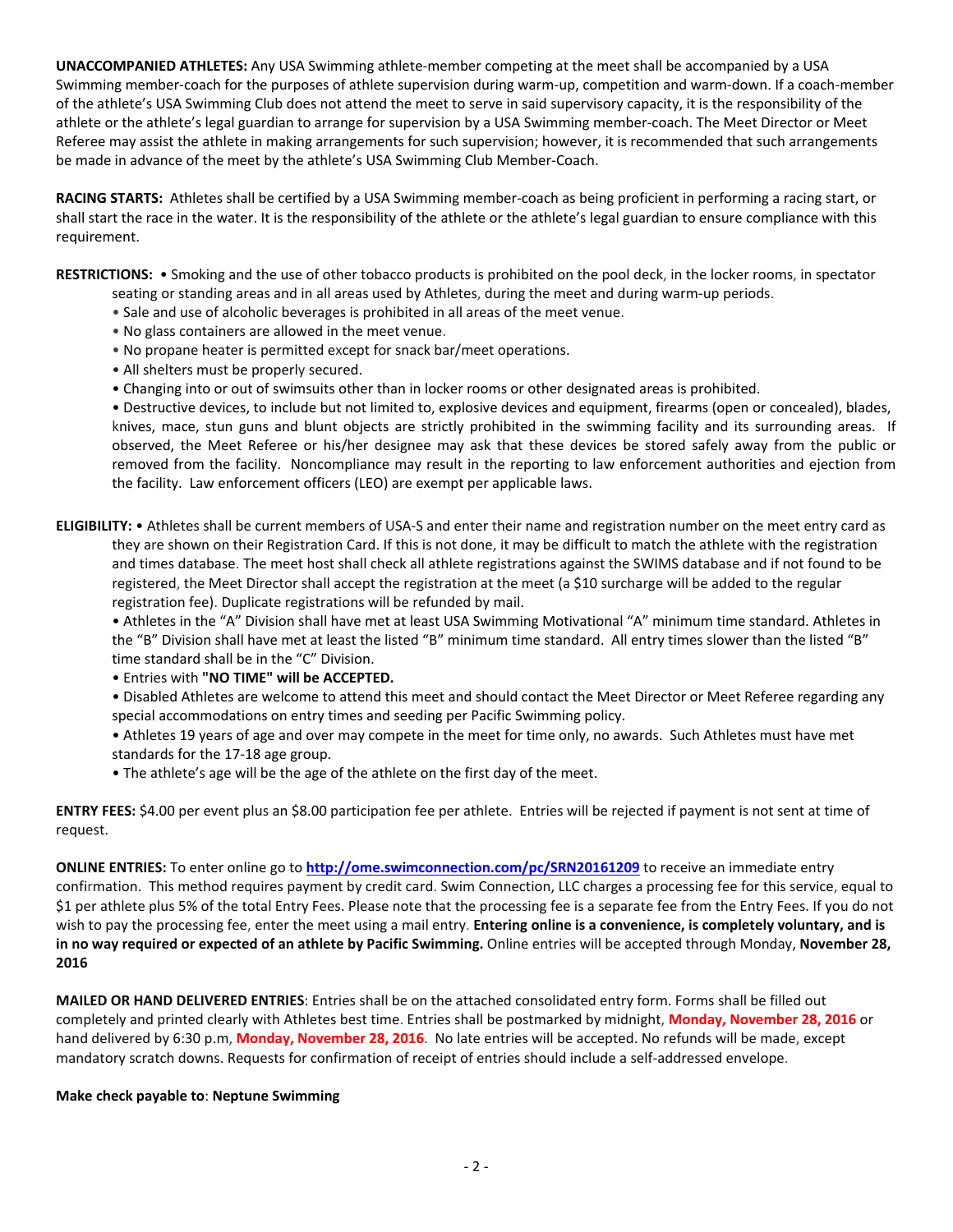### **Mail entries to**: **Dan Greaves Hand deliver entries to: Dan Greaves PO Box 317 Ridgway Swim Center Santa Rosa, CA 95402 Santa Rosa, CA 95401**

**CHECK-IN:** The meet shall be deck seeded. Athletes shall check-in at the Clerk-of-Course. . No event shall be closed more than 30 minutes before the scheduled start of the session. Close of check-in for all individual events shall be no more than 60 minutes before the estimated time of the start of the first heat of the event. Athletes who do not check in shall not be seeded and shall not be allowed to compete in that event.

**SCRATCHES:** Any Athletes not reporting for or competing in an individual timed final event that they have checked in for shall not be penalized. Athletes who must withdraw from an event after it is seeded are requested to inform the referee immediately.

**AWARDS:** Ribbons will be awarded to the 1st-8th place finishers in the C/B/A divisions for the following age groups: 6 & Under, 7-8, 9-10, 11-12. **8-U events will be awarded separately as 6-UN, 7-8. No awards will be given to Athletes aged 13 years and older**. Awards shall be picked up on Sunday by a club's coach or club representative. Unattached athletes must coordinate with the awards desk for pickup of awards. **AWARDS WILL NOT BE MAILED OR INDIVIDUALLY DISTRIBUTED THROUGHOUT THE MEET**. *"A" medals will be awarded to Athletes with an entry time slower than "PC-A" achieving the "PC-A" time standard for the first time. See Pacific Swimming web site for time standards.*

ADMISSION: Admission is free. A three day program will be available for purchase starting Saturday, December 10<sup>th</sup>, for \$3.00 each.

**SNACK BAR & HOSPITALITY:** A snack bar will be available throughout the competition. Coaches and working deck officials will be provided lunch. Hospitality will serve refreshments to timers and volunteers.

**MISCELLANEOUS:** No overnight parking is allowed. Facilities will not be provided after meet hours.

**MINIMUM OFFICIALS**: At least seven days prior to the start of the meet, meet management (Meet Director and/or Meet Referee) shall contact a representative from each club participating in the meet, and provide a preliminary inventory of the officials that club is required to provide for each session. Each club shall, by the start of the meet, provide to the Meet Director or designee a list of Officials who have agreed to represent that club during each session of the meet.

At the meet, meet management shall conduct an inventory of officials, and shall compare the number of Athletes entered in each session by each club with the number of officials present representing each club. If meet management certifies that a club has not provided sufficient officials for any session of the meet in accordance with the table below, excluding finals in a trials and finals meet, the club will be fined \$100 per missing official per session of the meet.

| Club Athletes entered in session | Trained and carded officials required |
|----------------------------------|---------------------------------------|
| $1 - 10$                         |                                       |
| $11 - 25$                        |                                       |
| 26-50                            |                                       |
| $51 - 75$                        |                                       |
| 76-100                           |                                       |
| 100 or more                      |                                       |

\*Zone 3 will include assigned and working Colorado, Intermediary/Chief Timing Judge, and Computer operator in the count of officials for a session although these positions are not carded. Zone 3 will accept uncarded Trainees in the count of officials for up to two sessions. Clubs may use officials "borrowed" from other clubs, or unattached officials at the meet who agree, to fulfill their obligation under the rule.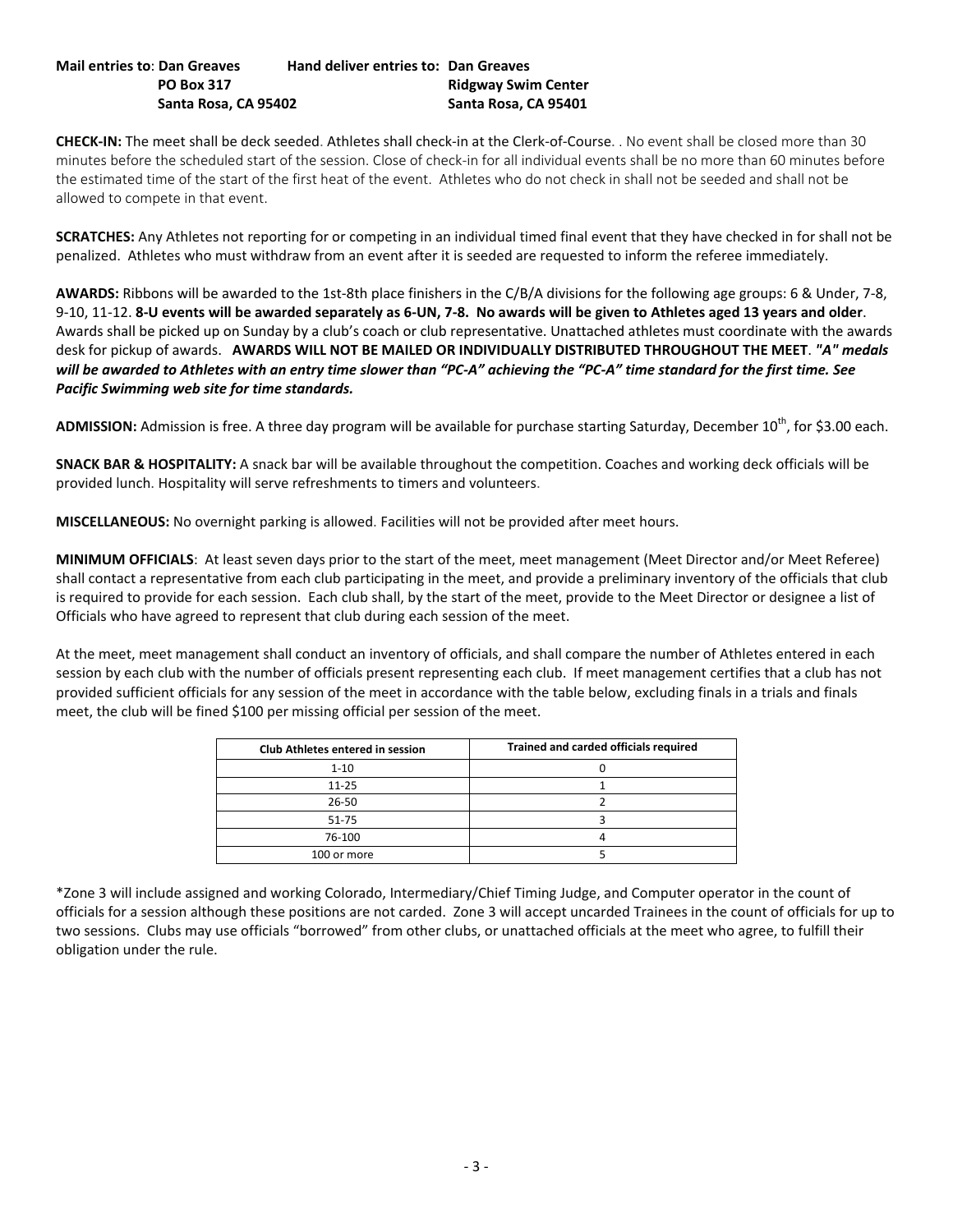# **SCHEDULE OF EVENTS**

| Friday, December 9, 2016 |                       |              |          |                 |  |  |  |  |  |
|--------------------------|-----------------------|--------------|----------|-----------------|--|--|--|--|--|
| Meet Starts At 5:00pm    |                       |              |          |                 |  |  |  |  |  |
| Event                    | Women's<br>Event<br># | Age<br>Group | Event    | Men's<br>Event# |  |  |  |  |  |
| 400 IM                   | 1                     | 11& over     | 400 IM   | $\overline{2}$  |  |  |  |  |  |
| 500 Free                 | 3                     | 11& over     | 500 Free | $\overline{4}$  |  |  |  |  |  |

| Saturday, December 10, 2016 |                 |               |                 |  | Sunday, December 11, 2016 |                 |                |                 |  |  |  |
|-----------------------------|-----------------|---------------|-----------------|--|---------------------------|-----------------|----------------|-----------------|--|--|--|
| Meet Starts At 9:00am       |                 |               |                 |  | Meet Starts At 9:00am     |                 |                |                 |  |  |  |
| Women's<br>Event#           | Age<br>Group    | Event         | Men's<br>Event# |  | Women's<br>Event#         | Age<br>Group    | Event          | Men's<br>Event# |  |  |  |
| 5                           | 13-Over         | 200 Back      | 6               |  | 43                        | 13-Over         | 200 Free       | 44              |  |  |  |
| $\overline{7}$              | $9 - 10$        | 100 Back      | 8               |  | 45                        | $9 - 10$        | 100 Free       | 46              |  |  |  |
| 9                           | <b>8&amp;UN</b> | 25 Back       | 10              |  | 47                        | <b>8&amp;UN</b> | 100 IM         | 48              |  |  |  |
| 11                          | 13-Over         | 100 Free      | 12              |  | 49                        | 13-Over         | 100 Back       | 50              |  |  |  |
| 13                          | $9 - 10$        | <b>50 Fly</b> | 14              |  | 51                        | $9 - 10$        | 50 Breast      | 52              |  |  |  |
| 15                          | <b>8&amp;UN</b> | 25 Fly        | 16              |  | 53                        | <b>8&amp;UN</b> | 25 Breast      | 54              |  |  |  |
| 17                          | $11 - 12$       | 100 Back      | 18              |  | 55                        | $11 - 12$       | 100 Free       | 56              |  |  |  |
| 19                          | $13 - 18$       | 100 Breast    | 20              |  | 57                        | 13-Over         | 200 Breast     | 58              |  |  |  |
| 21                          | $9 - 10$        | 100 Breast    | 22              |  | 59                        | $9 - 10$        | 50 Back        | 60              |  |  |  |
| 23                          | <b>8&amp;UN</b> | 50 Breast     | 24              |  | 61                        | <b>8&amp;UN</b> | 50 Back        | 62              |  |  |  |
| 25                          | $11 - 12$       | 50 Fly        | 26              |  | 63                        | $11 - 12$       | 50 Breast      | 64              |  |  |  |
| 27                          | $9 - 10$        | 50 Free       | 28              |  | 65                        | $9 - 10$        | <b>100 Fly</b> | 66              |  |  |  |
| 29                          | <b>8&amp;UN</b> | 50 Free       | 30              |  | 67                        | <b>8&amp;UN</b> | 25 Free        | 68              |  |  |  |
| 31                          | $9 - 10$        | 200 IM        | 32              |  | 69                        | $11 - 12$       | 100 Fly        | 70              |  |  |  |
| 33                          | $11 - 12$       | 200 IM        | 34              |  | 71                        | $9 - 10$        | 100 IM         | 72              |  |  |  |
| 35                          | $13 - 18$       | 200 IM        | 36              |  | 73                        | 13-Over         | <b>200 Fly</b> | 74              |  |  |  |
| 37                          | $11 - 12$       | 100 Breast    | 38              |  | 75                        | $11 - 12$       | 50 Back        | 76              |  |  |  |
| 39                          | 13-Over         | 100 Fly       | 40              |  | 77                        | 13-Over         | 50 Free        | 78              |  |  |  |
| 41                          | $11 - 12$       | 50 Free       | 42              |  | 79                        | $11 - 12$       | 100 IM         | 80              |  |  |  |

Use the following URL to find the time standards: <http://www.pacswim.org/swim-meet-times/standards>